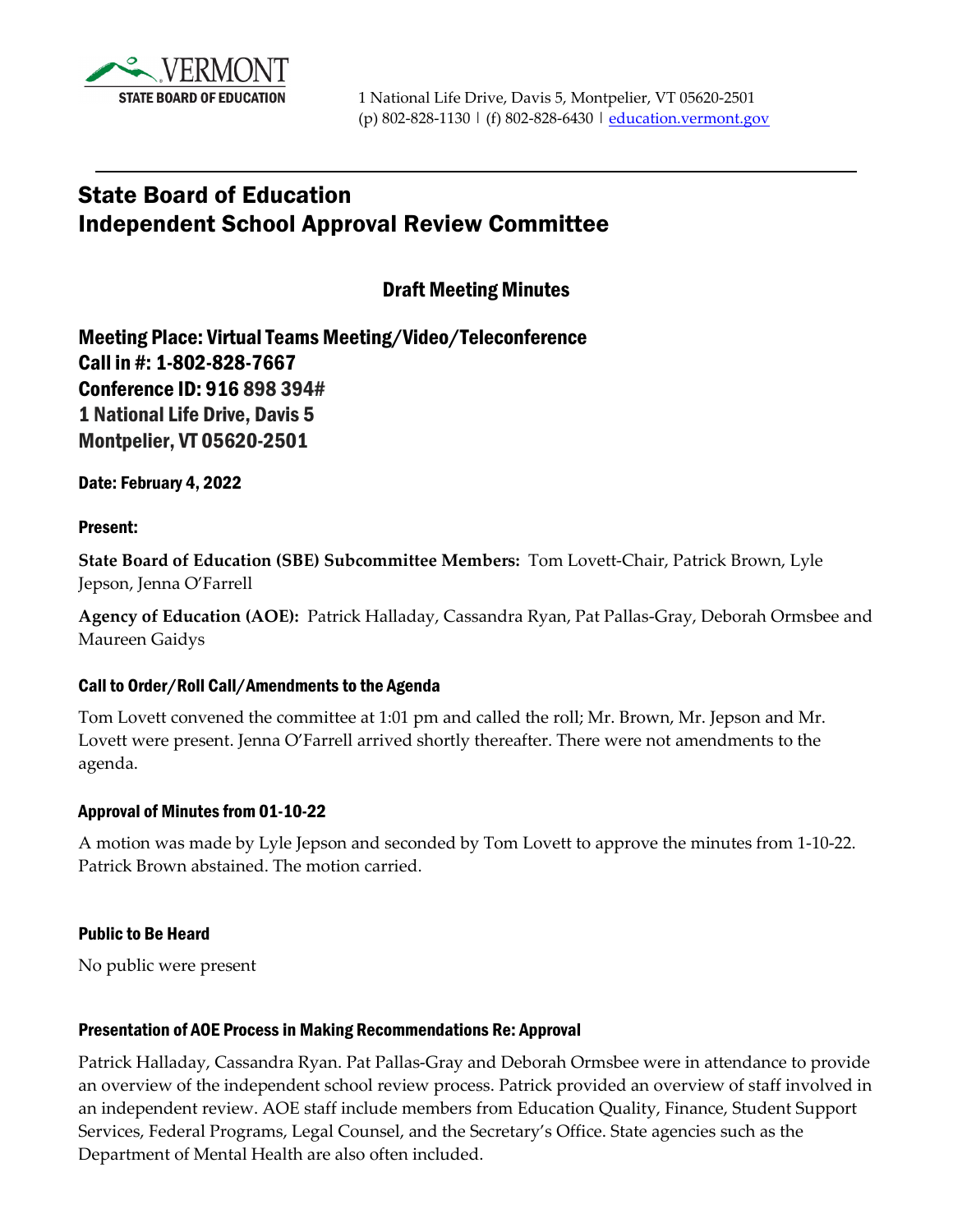Initiation of reviews can be requested for new schools. For those requesting continuation AOE reaches out six months prior to expiration.

Types of applications:

- 1. General Education with accreditation i.e. New England Association of Schools and Colleges (NEASC)
- 2. General Education without accreditation
- 3. Special Education

Often independent schools are applying for more than one approval.

Patrick reviewed the process for Accredited General Education School approval. Individual staff responsibilities were outlined with associated timelines. He pointed out that Non-Accredited General Education School applications include additional criteria including faculty qualification checks and a site visit. In addition to a general application for schools offering special education, there are faculty qualification reviews and a site visit with AOE Special Education staff.

Patrick reviewed topics relating to recommendations for limited approval or denial. General Counsel and the Secretary review each prior to sharing their recommendations with an independent school. The Secretary has some discretion in the outcome. Pat provided examples of limited approval, such as the need to have targeted requirements met. Conditional approval is no longer considered a category.

Patrick reviewed the process for site visits, including specific categories found on a standardized checklist. The categories included school philosophy, admissions and enrollment, calendar and assessment participation, student records, staffing and licensure, minimum course of study, health and safety plans, special education rules and practices, etc.

Pat pointed out that, as part of the site visit, the AOE asks specifically why a student would not be admitted. They also ask if and why a student has been asked to leave in the past five years. Nondiscrimination policies are reviewed.

Patrick Brown suggested adding "diversity" when reviewing for Rule 2225.5 regarding "Can the administration and staff describe the methods of instruction and how the instruction is adapted to reflect difference in students' ages and abilities?"

Tom provided an update from the Rule 2200 Committee, which may suggest a revision to the application form.

Cassandra provided a spreadsheet that outlines the list of independent schools and each school's current status, date of expiration, AOE comments, type of application, last approval dates, etc. Cassandra was open to modifying the template to provide information that the Committee is interested in seeing.

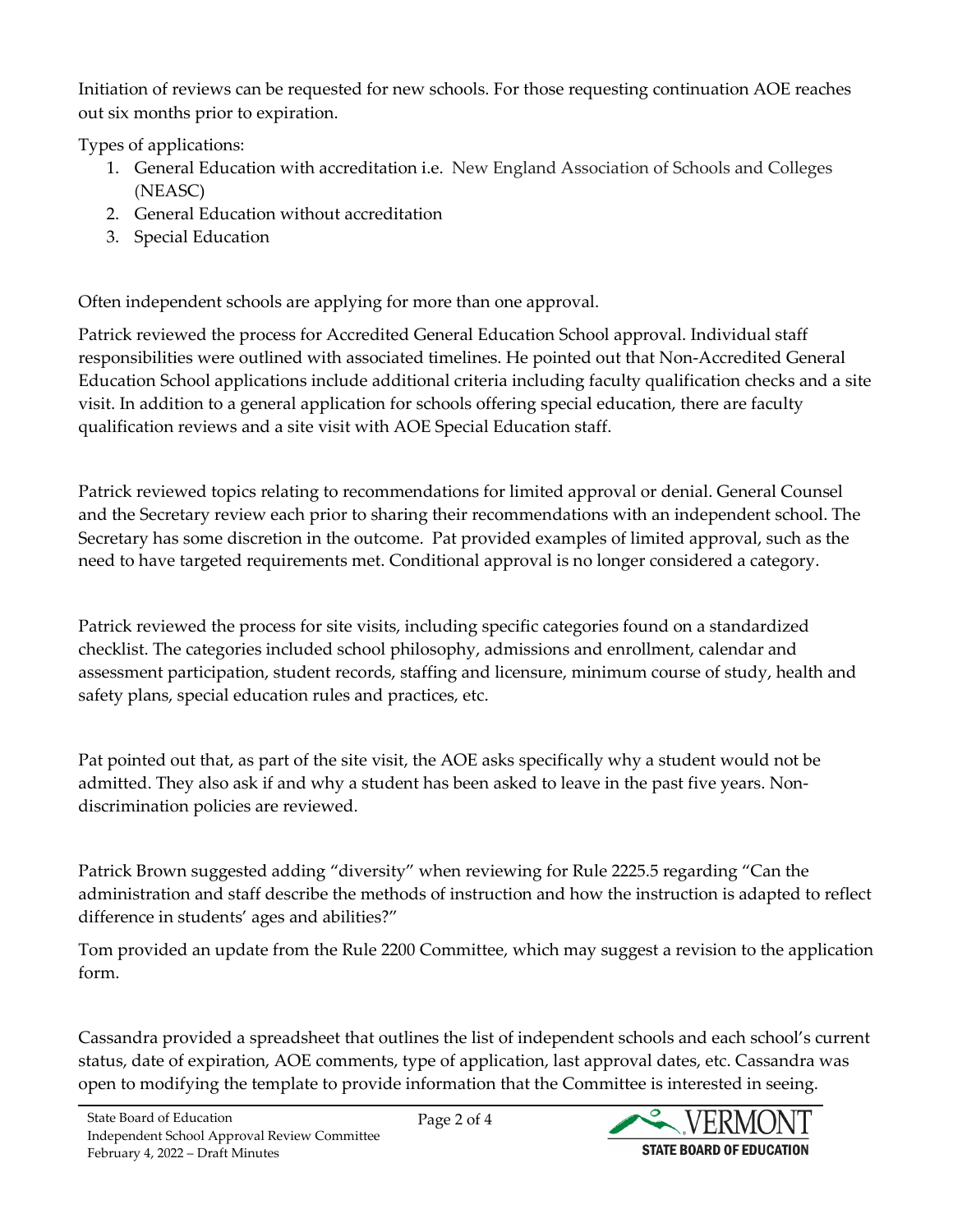Pat pointed out that National Association for the Education of Young Children (NAEYC) is the accreditor of three stand-alone kindergartens.

Tom pointed out that part of the work of the committee is to remove from Rule the list of accrediting agencies that meet the standards required. Eliminating the list from Rule provides additional flexibility when updating the list of approved accredited organizations.

There is a backlog of approvals, all of which have continuing approval until their application is addressed. On-site visits have been stalled by COVID-19. Desk reviews have taken place. There is a group of schools that are awaiting approval of the new Rule.

COVID-19 and waiting for the new Rule has resulted in 33 schools needing to be renewed or awaiting approval. When 2022 renewals come due 61 schools will be awaiting renewal and/or approval. On June 30, 2023, 24 more school approvals are scheduled to expire.

Approval of the process for virtual review has expired. Patrick Brown suggested that the procedure be reviewed again for potential extension due to the continued concern of COVID-19. Deb suggested that the site visit is often beneficial to the review process compared to a desk review. On site visits are preferable because they allow for student file reviews, interviews with staff, immunization record monitoring, how medications are stored and distributed, etc. A menu of options, with the hope that a site visit can take place in the future, is the preference.

When asked if staffing patterns are hindering the work of renewals, it was suggested that there is a need to fill the positions that are currently open. If fully staffed, the process can work more effectively. Resources to "catch up" in the short-term would not necessarily be needed in the long-term.

The 2200 Rule revision is going through the process. Tom asked about the number of schools that might be ready for approval in April and May. This was difficult to determine due to a variety of factors.

Tom asked what strategy would be best to communicate with the Agency so that the committee can create its workflow of reviews. Cassandra recommended that the Agency could alert the committee when 30-day reports have been made available to the schools. It is expected that within 45 days a recommendation could be presented to the committee, with some variation, if needed.

It was suggested that Tutorial, Teen Parent Education Program and Kindergarten approval reviews should come to the committee. Tom will confirm this. Tom suggested that there are no considerations in Rule revisions that would hold up those from coming to the committee.